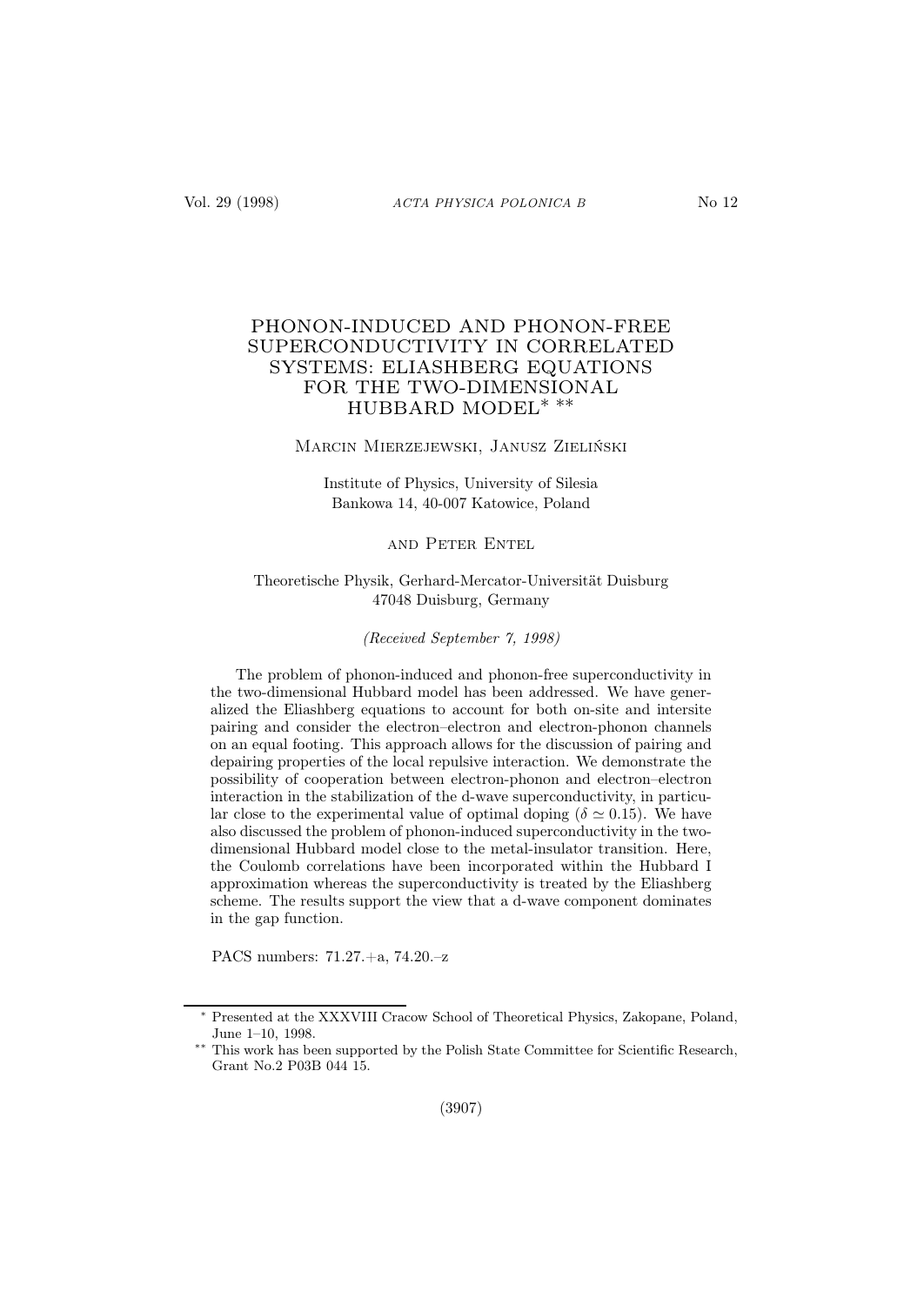### 1. Introduction

In spite of active experimental and theoretical investigations the origin of pairing correlations responsible for high-temperature superconductivity is still the matter at issue. On one hand, the proximity of the superconducting and antiferromagnetic phase suggests that Coulomb correlations may give rise to the formation of superconducting phase at low doping. Here, the antiferromagnetic spin fluctuations [1-8] can be considered as a phonon-free mechanism of d-wave superconductivity. This scenario is supported by increasing experimental evidence for  $d_{x^2-y^2}$  symmetry of the superconducting order parameter [9–13] but one can not exclude admixture of components with s-like symmetry. In particular, the Monte Carlo calculations  $[4-6]$  suggest the dominating role of d-wave pairing. The Monte Carlo scheme works for temperatures which are by far too high to be identified with superconducting transition temperature  $T_c$ . However, the dominating role of d-wave symmetry in the two-dimensional Hubbard model has been proved within the second order self-consistent perturbation theory [14]. One should bear in mind that in strictly two dimensions (2d), d-wave superconductivity is absent, even at zero temperature [15]. Therefore, model calculations for the 2d-Hubbard model always assume that there is some effective coupling to the third dimension.

On the other hand, modification of phononic properties below  $T_c$  [16– 18] remains in agreement with the expectation of strong electron-phonon coupling [19, 20]. Generally, there are arguments that phonon-induced superconductivity can survive in the presence of strong Coulomb correlations [21–27] which may even lead to an enhancement of the electron–phonon coupling [28, 29]. In particular, the inclusion of vertex corrections to the electron–phonon interaction gives rise to the pronounced reduction of the isotope shift exponent  $\alpha$  at optimal doping [30]. There are experimental indications that in the copper oxides  $\alpha$  is inversely correlated with  $T_c$  [31– 33. Therefore, this result supports the view that small values of  $\alpha$  do not eliminate electron–phonon interaction as a possible pairing mechanism in high-temperature superconductors. In order to explain small values of  $\alpha$  one has not to assume that the non-phononic mechanism is plugged in (and starts to play the dominating role in superconducting pairing) when approaching optimal doping. This picture may emerge within the electron– phonon mechanism due to multiphonon processes contained in corrections to the bare electron–phonon vertex. Phonons can also contribute to the interlayer coupling. It has been argued that momentum conserving interlayer tunnelling can play a substantial role in the formation of the superconducting state [34, 35]. Phonon assisted transitions between intra- and interlayer states result in the c-axis two-phonon-mediated interlayer coupling which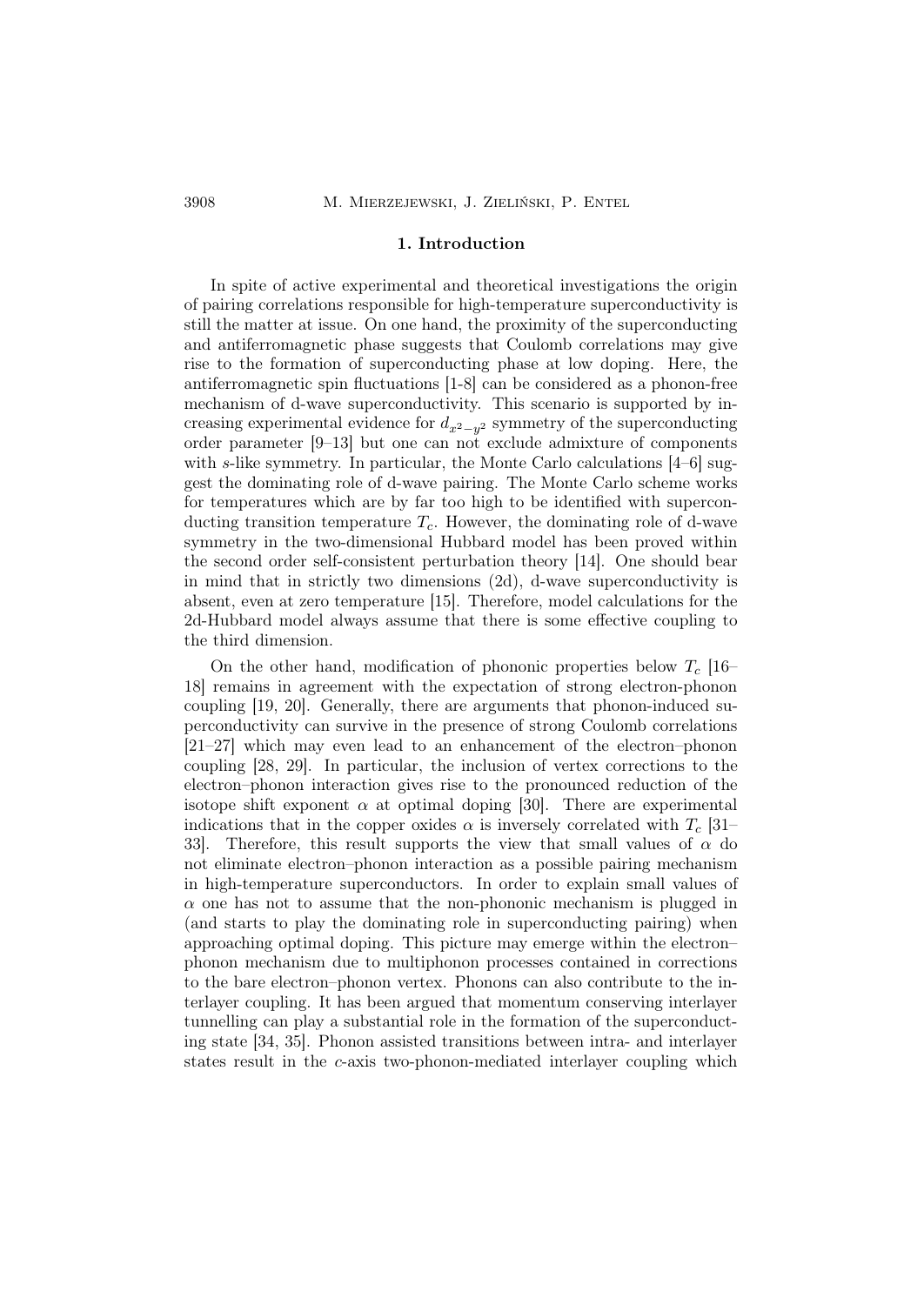gives an important contribution to the transportation of Cooper pairs between adjacent copper–oxygen sheets [36, 37].

Often, when considering phonon-mediated superconductivity [21–25, 27, 30], the Coulomb correlations have been taken into account by using auxiliary boson fields in the  $U \rightarrow \infty$  limit [38]. In Refs [24, 27, 39] fluctuations of auxiliary boson fields over the mean-field value have been considered to allow for the phonon-free pairing mechanism. It has been found that the phonon-mediated and correlation-mediated pairing mechanism cooperate in the stabilization of d-wave superconductivity for physically interesting concentrations of holes. This approach partially accounts for the many body effects responsible for the exchange-like origin of superconductivity similarly to superconductivity based on the electron-phonon interaction. However, the relative significance of correlation-mediated and phonon-mediated contributions to the formation of superconducting state is still an open problem. In order to see the actual role of Coulomb correlations, one has to consider the electron–electron and electron–phonon channel on an equal footing. We will outline a generalization of Eliashberg equations [40] which accounts for both channels and allows to consider pairing and depairing effects originating from the U-term in the Hubbard model. The impact of Coulomb correlations upon the magnitude of the isotope shift exponent  $\alpha$  will also be discussed.

In high-temperature superconductors superconductivity occurs in the vicinity of the metal-insulator transition. Neither the slave boson technique nor perturbation theory can reproduce the formation of the insulating gap in the density of states at half filling. The fundamental problem is, how to consider the metal-insulator transition within the strong-coupling theory of superconductivity. We will mimic the metal–insulator transition by making use of the Hubbard I approximation [40] and renormalize propagators in the matrix Dyson equation. This approach allows to discuss pairing in the vicinity of the metal–insulator transition.

## 2. Phonon-induced and phonon-free superconductivity in the two-dimensional Hubbard model

Our starting point is the two-dimensional Hubbard model with electron– phonon interaction. In Nambu notation [40] the Hamiltonian is of the form

$$
H = H_0 + H_U + H_{E-PH}, \t\t(1)
$$

where

$$
H_0 = \sum_{\mathbf{k}} \left( \varepsilon_{\mathbf{k}} - \mu \right) \Psi_{\mathbf{k}}^+ \tau_3 \Psi_{\mathbf{k}} + \sum_{\mathbf{q}} \omega_{\mathbf{q}} B_{\mathbf{q}}^+ B_{\mathbf{q}} \,, \tag{2}
$$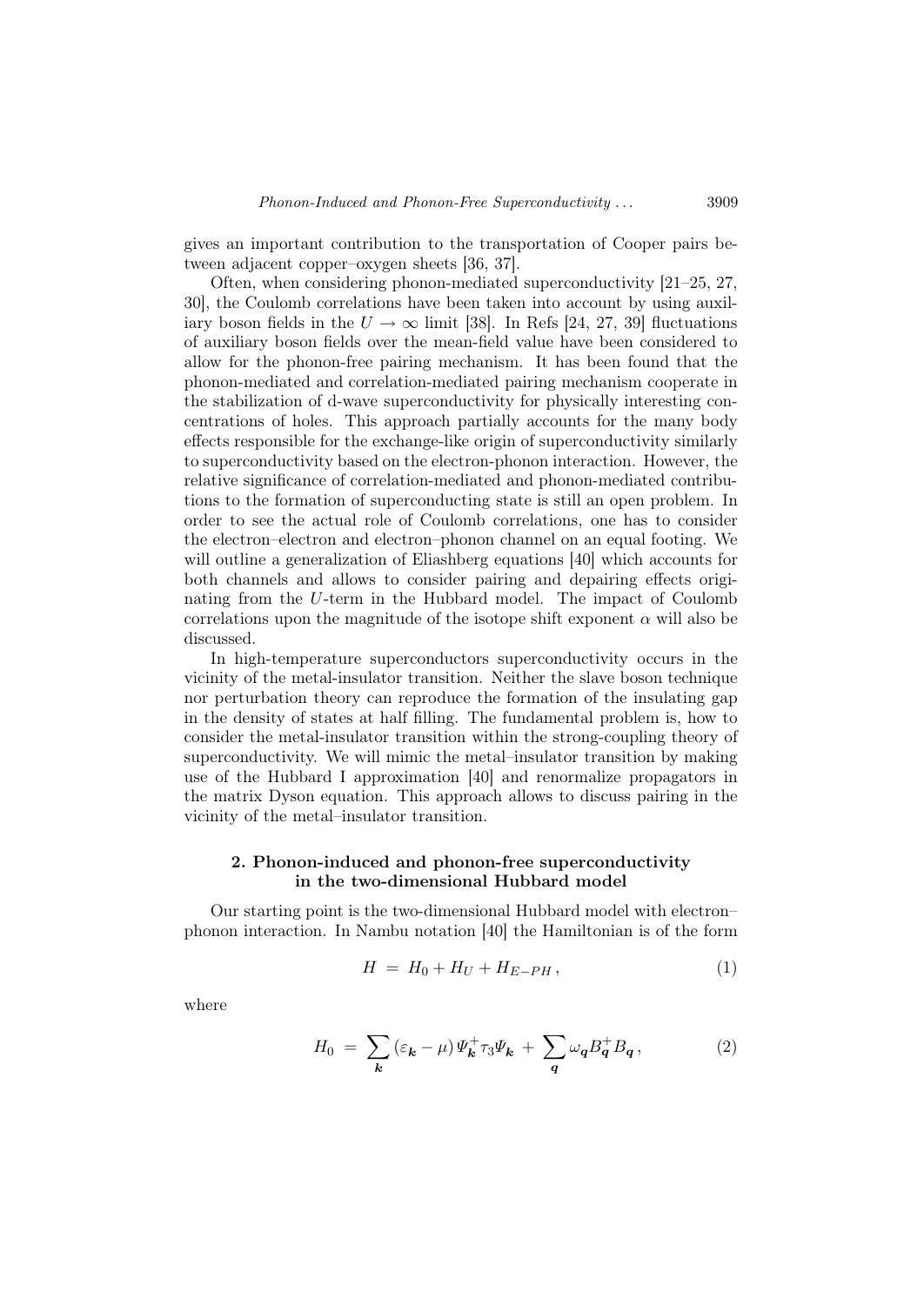3910 M. Mierzejewski, J. Zieliński, P. Entel

$$
H_U = \frac{U}{N} \sum_{\mathbf{k}, \mathbf{k}', \mathbf{q}} \Psi_{\mathbf{k}}^+ \tau_+ \Psi_{-\mathbf{k}'} \Psi_{-\mathbf{k}'-\mathbf{q}}^+ \tau_- \Psi_{\mathbf{k}-\mathbf{q}} ,\qquad (3)
$$

$$
H_{E-PH} = \sum_{k,q} g_{kk+q} \Psi_{k+q}^{+} \tau_3 \Psi_k \left( B - q + B_q \right). \tag{4}
$$

Here,  $\Psi_{\bm{k}}^+ = \left(c_{\bm{k}\uparrow}^+ c_{-\bm{k}\downarrow}\right)$ , where  $c_{\bm{k}\sigma}$   $\left(c_{\bm{k}\sigma}^+\right)$  denotes the annihilation (creation) operator for an electron in a Bloch state with momentum  $k$  and spin  $\sigma$ ;  $\tau_0, \ldots, \tau_3$  denote the Pauli matrices and  $\tau_{\pm} = \frac{1}{2} (\tau_1 \pm i\tau_2)$ . The band energy is  $\varepsilon_{\bf k} = -t\gamma({\bf k})$  where  $\gamma({\bf k}) = 2(\cos k_x + \cos k_y)$  for the nearest-neighbor hopping  $t$  which will be taken as energy unit throughout the paper. The energy  $U$  is the on-site Coulomb repulsion and  $\mu$  stands for the chemical potential.  $g_{kk+q}$  is the electron–phonon interaction. For the sake of simplicity phonons will be modelled by an Einstein oscillator with frequency  $\omega_0$ .

The self-energy can be derived from the matrix Dyson equation

$$
\Sigma_{\mathbf{k}}(i\omega_l) = G_{0\mathbf{k}}^{-1}(i\omega_l) - G_{\mathbf{k}}^{-1}(i\omega_l), \qquad (5)
$$

where  $G_{\mathbf{k}}(i\omega_l) = \langle \langle \Psi_{\mathbf{k}} | \Psi_{\mathbf{k}}^{+} \rangle \rangle$  stands for the Matsubara Green's function and  $G_{0k}(i\omega_l)$  denotes the unperturbed propagator  $(U = 0$  and  $g_{kk+q} = 0)$ ;  $ω_l$  is the Matsubara frequency  $ω_l = (2l + 1) π/β$ ,  $β = (kT)^{-1}$ . Within second-order perturbation theory there is no direct mixing between electron– phonon and electron–electron contributions to  $\mathcal{L}_{\mathbf{k}}(i\omega_l)$ :

$$
\Sigma_{\mathbf{k}}(i\omega_{l}) = \Sigma_{\mathbf{k}}^{PH}(i\omega_{l}) + \Sigma_{\mathbf{k}}^{U}(i\omega_{l}), \qquad (6)
$$

where  $\Sigma_{\mathbf{k}}^{PH}(i\omega_l)$  originates from the electron–phonon interaction and  $\Sigma_{\bf k}^U(i\omega_l)$  comes from the Coulomb term. Figure 1 shows the diagrammatic representation of both these contributions to the self-energy. The usual ansatz for  $\Sigma_{\mathbf{k}}(i\omega_{l})$  is of the form [39]

$$
\Sigma_{\mathbf{k}}(i\omega_l) = \left[1 - Z_{\mathbf{k}}(i\omega_l)\right]i\omega_l\tau_0 + \phi_{\mathbf{k}}(i\omega_l)\tau_1 + \chi_{\mathbf{k}}(i\omega_l)\tau_3. \tag{7}
$$

 $Z_{\mathbf{k}}(i\omega_l)$  denotes the wave function renormalization factor which will be considered within the local approximation [39,41]  $(Z_{\mathbf{k}}(i\omega_l) \rightarrow Z(i\omega_l))$ . We will neglect the energy shift  $\chi_{\mathbf{k}}(i\omega_l)$  which is usually considered to be a small quantity in the electron–phonon problem and can be incorporated in the chemical potential. For the case of local and nearest-neighbor Cooper pairs we can express the momentum dependence of the superconducting order parameter

$$
\phi_{\mathbf{k}}(i\omega_l) = \phi_0(i\omega_l) + \gamma(\mathbf{k})\phi_\gamma(i\omega_l) + \eta(\mathbf{k})\phi_\eta(i\omega_l),
$$
\n(8)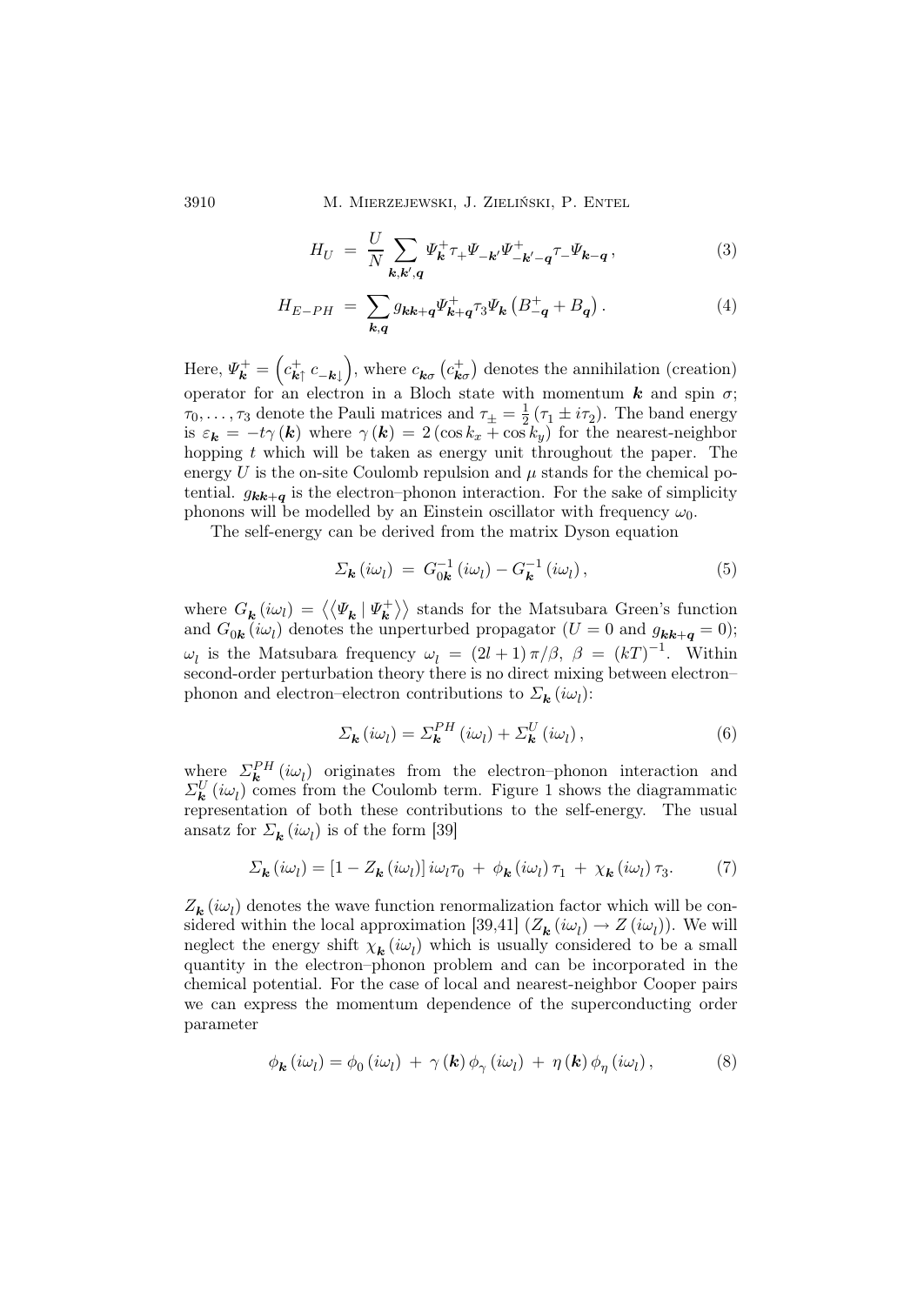with the help of form-factors like  $\gamma(\mathbf{k}) = 2(\cos k_x + \cos k_y)$  and  $\eta(\mathbf{k}) =$  $2(\cos k_x - \cos k_y)$ . In our notation,  $\phi_0(i\omega_l), \phi_\gamma(i\omega_l), \phi_\eta(i\omega_l)$  corresponds to the s-wave, extended s-wave, and d-wave component of the superconducting state, respectively.



Fig. 1. Diagrammatic representation of contributions to the self-energy.  $\Sigma^{PH}$  originates from the electron-phonon coupling, whereas  $\Sigma^{U1}$ ,  $\Sigma^{U2}$ ,  $\Sigma^{U3}$ , and  $\Sigma^{U4}$  correspond to contributions from the electron–electron interaction.

In order to derive the system of Eliashberg equations which determine the wave function renormalization factor  $Z_{\mathbf{k}}(i\omega_l)$  and components of the order parameter one has to combine Eqs (5)–(7) with  $\Sigma_{\mathbf{k}}^{PH}(i\omega_l)$  and  $\Sigma_{\mathbf{k}}^{U}(i\omega_l)$ which are both represented diagrammatically in figure 1. Then electron– phonon and electron–electron interactions are considered on an equal footing within the self-consistent second-order perturbation theory. The details of the two-dimensional band structure will be explicitly taken into account. For  $T \to T_c$  the Eliashberg equations take on the form

$$
Z(i\omega_l) = 1 + \frac{1}{\beta \omega_l} \sum_n \left[ U^2 K_U^I(i\omega_l + i\omega_n) + \lambda K_{PH} (l - n) \right]
$$

$$
\times \frac{1}{N} \sum_{\mathbf{k}} Z(i\omega_n) \omega_n D_{\mathbf{k}}^{-1} (i\omega_n), \tag{9}
$$

$$
\phi_0(i\omega_l) = \frac{1}{\beta} \sum_n \left[ -U + U^2 K_U^I(i\omega_l + i\omega_n) + \lambda K_{PH} (l - n) \right]
$$

$$
\times \frac{1}{N} \sum_{\mathbf{k}} \left( \phi_0(i\omega_n) + \gamma(\mathbf{k}) \phi_\gamma(i\omega_n) \right) D_{\mathbf{k}}^{-1}(i\omega_n), \tag{10}
$$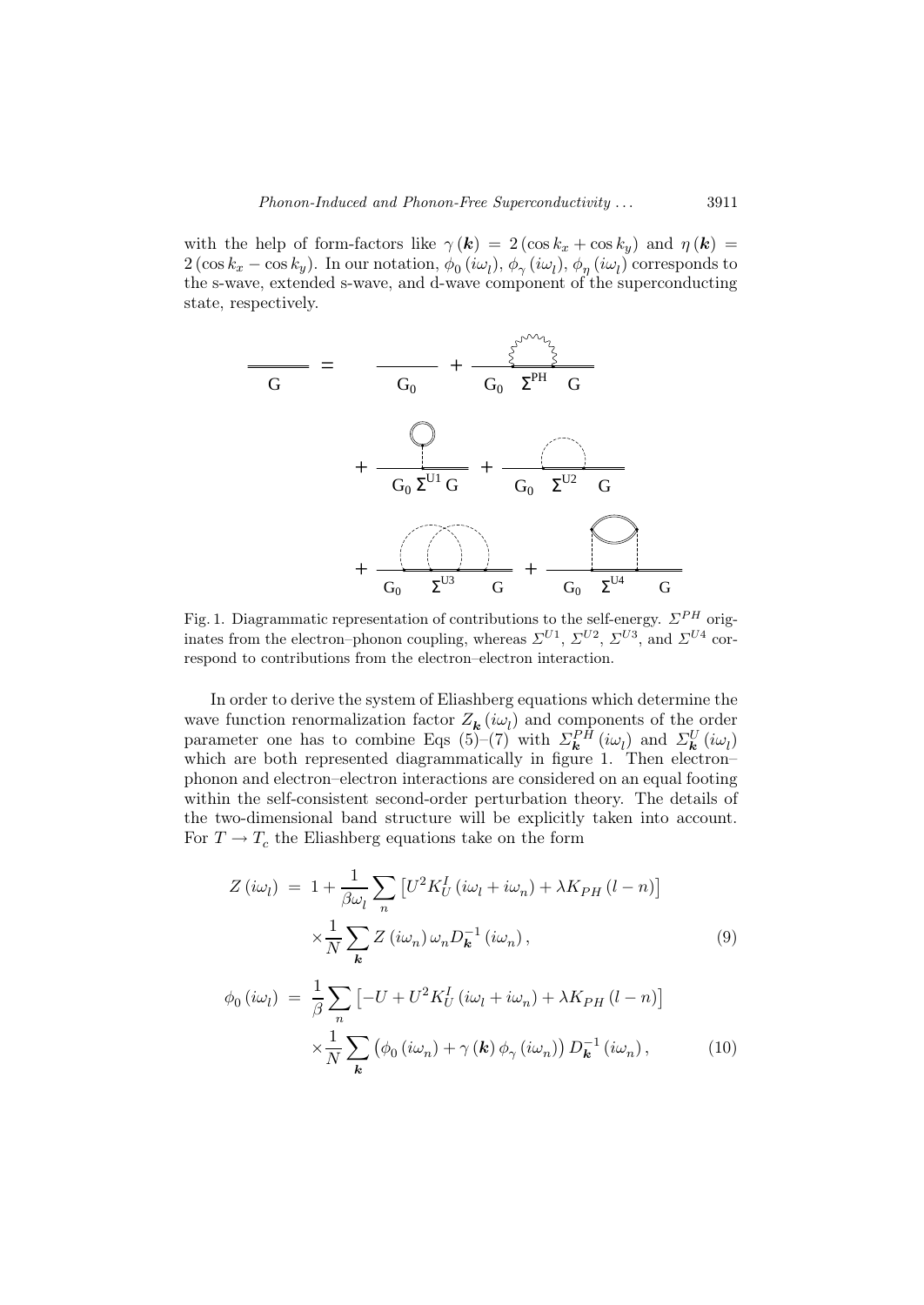3912 M. Mierzejewski, J. Zieliński, P. Entel

$$
\phi_{\gamma}(i\omega_{l}) = \frac{1}{4\beta} \sum_{n} \left[ U^{2} K_{U}^{A}(i\omega_{l} + i\omega_{n}) + \lambda_{\gamma} K_{PH}(l - n) \right]
$$

$$
\times \frac{1}{N} \sum_{k} \left( \gamma(k) \phi_{0}(i\omega_{n}) + \gamma^{2}(k) \phi_{\gamma}(i\omega_{n}) \right) D_{k}^{-1}(i\omega_{n}), \quad (11)
$$

$$
\phi_{\eta}(i\omega_{l}) = \frac{1}{4\beta} \sum_{n} \left[ U^{2} K_{U}^{A}(i\omega_{l} + i\omega_{n}) + \lambda_{\gamma} K_{PH}(l - n) \right]
$$

$$
\times \frac{1}{N} \sum_{k} \eta^{2}(\mathbf{k}) \phi_{\eta}(i\omega_{n}) D_{k}^{-1}(i\omega_{n}), \qquad (12)
$$

where

$$
K_{PH}(l-n) = \frac{\nu^2}{(l-n)^2 + \nu^2},\tag{13}
$$
\n
$$
\mu^{(A)}(i\omega_l + i\omega_n) = \frac{1}{2} \sum \left[ d_{Z(Z_1)}(i\omega_l + i\omega_n - i\omega_m) d_{Z(Z_1)}(i\omega_m) \right]
$$

$$
K_U^{I(A)}(i\omega_l + i\omega_n) = \frac{1}{\beta} \sum_m \left[ d_{Z(Z\gamma)}(i\omega_l + i\omega_n - i\omega_m) d_{Z(Z\gamma)}(i\omega_m) + d_{\varepsilon(\varepsilon\gamma)}(i\omega_l + i\omega_n - i\omega_m) d_{\varepsilon(\varepsilon\gamma)}(i\omega_m) \right],
$$
(14)

and

$$
\begin{pmatrix}\nd_{Z}(\iota\omega_{n}) \\
d_{Z\gamma}(\iota\omega_{n}) \\
d_{\varepsilon}(\iota\omega_{n}) \\
d_{\varepsilon\gamma}(\iota\omega_{n})\n\end{pmatrix} = \frac{1}{N} \sum_{\mathbf{k}} D_{\mathbf{k}}^{-1} (\iota\omega_{n}) \begin{pmatrix}\nZ(\iota\omega_{n})\omega_{n} \\
\frac{1}{4}Z(\iota\omega_{n})\omega_{n}\gamma(\mathbf{k}) \\
\frac{1}{4}\bar{\varepsilon}_{\mathbf{k}}\gamma(\mathbf{k})\n\end{pmatrix},
$$
\n(15)\n
$$
D_{\mathbf{k}}(\iota\omega_{n}) = [Z(\iota\omega_{n})\omega_{n}]^{2} + (\bar{\varepsilon}_{\mathbf{k}})^{2}.
$$
\n(16)

The band energy  $\bar{\varepsilon}_k = -t\gamma(k) - \mu + nU/2$  is renormalized by the Hartree– Fock contribution; n stands for the average number of electrons per site. In addition one has the equation for the chemical potential

$$
n = 1 - \frac{4}{\beta} \sum_{n \ge 0} \frac{1}{N} \sum_{\mathbf{k}} \frac{-t\gamma(\mathbf{k}) - \mu + Un/2}{\left[Z(i\omega_n)\,\omega_n\right]^2 + \left[-t\gamma(\mathbf{k}) - \mu + Un/2\right]^2}.
$$
 (17)

Here we distinguish between two types of kernels:  $K_{PH}$  corresponds to the electron–phonon interaction, whereas  $K_I^{I(A)}$  $\mathcal{U}^{I(A)}$  represents the result of the second-order perturbative treatment of the local Coulomb repulsion  $U$ .  $K_U^I$ determines the magnitude of the wave function renormalization factor Z and contains correlations leading to the formation of local Cooper pairs (s-wave).  $K_U^A$  is responsible for anisotropic superconductivity (extended s-wave and d-wave). Note that when accounting for nearest-neighbor Cooper pairs, one obtains two different electron–phonon coupling functions  $\lambda$  and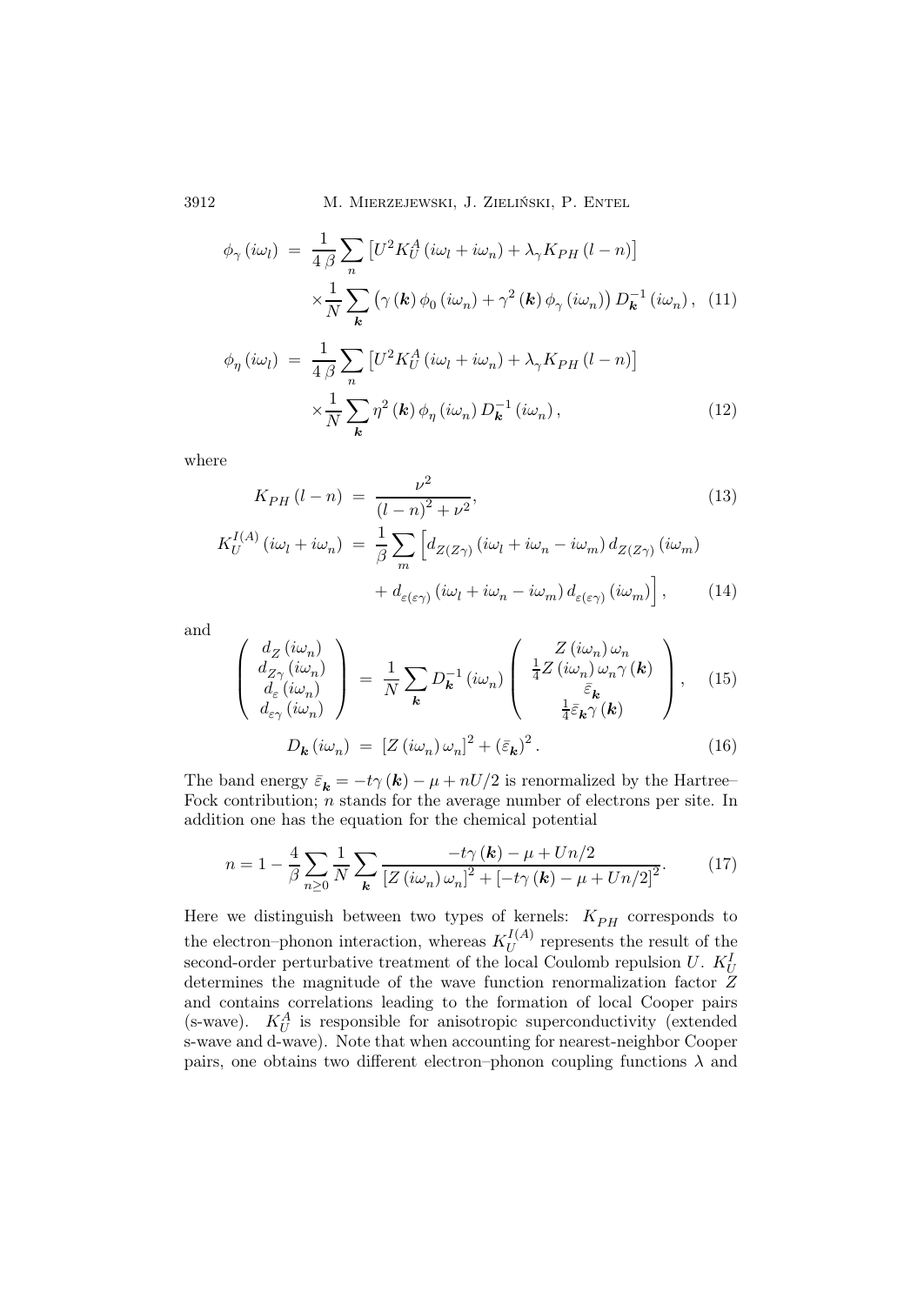$\lambda_{\gamma}$  [24, 25, 27].  $\lambda_{(\gamma)}$  is derived with the help of Fermi-surface averaged Eliashberg function

$$
\lambda = 2 \int_{0}^{\infty} \frac{d\Omega}{\Omega} \left\langle -\frac{1}{\pi} g_{\mathbf{p} \mathbf{k}} g_{\mathbf{k} \mathbf{p}} \operatorname{Im} D_{\mathbf{k} - \mathbf{p}} (\Omega + i\delta) \right\rangle_{\mathbf{k}, \mathbf{p}}, \tag{18}
$$

$$
\lambda_{\gamma} = 2 \int_{0}^{\infty} \frac{\mathrm{d}\Omega}{\Omega} \frac{1}{N} \sum_{\mathbf{q}} \frac{1}{4} \gamma(\mathbf{q}) \left\langle -\frac{1}{\pi} g_{\mathbf{k}\mathbf{k} - \mathbf{q}} g_{\mathbf{k} - \mathbf{q}\mathbf{k}} \operatorname{Im} D_{\mathbf{q}} (\Omega + i\delta) \right\rangle_{\mathbf{k}}, (19)
$$

with  $D_{q}(\Omega)$  being the phonon propagator. The quantity  $\lambda_{\gamma}$  determines the amplitudes of extended s-wave and d-wave components of the superconducting order parameter, whereas  $\lambda$  determines the magnitude of s-wave component and wave function renormalization factor. Generally,  $\lambda$  and  $\lambda_{\gamma}$ depend on the occupation number [27], however, in order to simplify our model calculations, we consider them as parameters  $[24, 25]$ . Equations  $(9)$ – (13) and (17) represent a self-consistent system which allows for a thorough comparison between electron–electron and electron–phonon contributions to the superconducting state in the two-dimensional Hubbard model. For numerical purposes we have used Kresin's method of introducing an average phonon frequency  $\langle \Omega \rangle$  [43]

$$
\nu = \frac{\langle \Omega \rangle}{2\pi kT_c},\tag{20}
$$

which corresponds to the frequency  $\omega_0$  of an Einstein oscillator  $(\omega_0 = 0.1t)$ has been used throughout this paper). In the electron–phonon problem the phonon-frequency is related to a cut-off energy. Note, that there is no cutoff energy in the Coulomb channel. This implies that in order to solve the system of Eliashberg equations one has to carry out the summation over a much larger number of Matsubara frequencies than in the usual electron– phonon problem. We have carried out a summation over 400 Matsubara frequencies.

Figure 2 shows the modification of the wave function renormalization factor due to the on-site repulsion. We have plotted  $Z(i\omega_m)$  for the lowest Matsubara frequency  $(Z_{m=0} = Z(i\pi kT))$  as a function of the occupation number. For relatively large concentration of holes  $\delta = 1 - n \simeq 0.3$  the difference  $Z(U) - Z(U = 0)$  (calculated with and without Coulomb repulsion) hardly depends on the magnitude of the electron–phonon coupling. Therefore, electron–phonon and electron–electron contributions to  $Z(i\omega_l)$ can be considered as almost independent quantities in the overdoped region. The difference between  $Z(U)$  and  $Z(0)$  becomes more pronounced in the underdoped region, close to half filling. One may say that spin fluctuations, which are to some extent contained in the  $U^2$ -contribution, lead to a more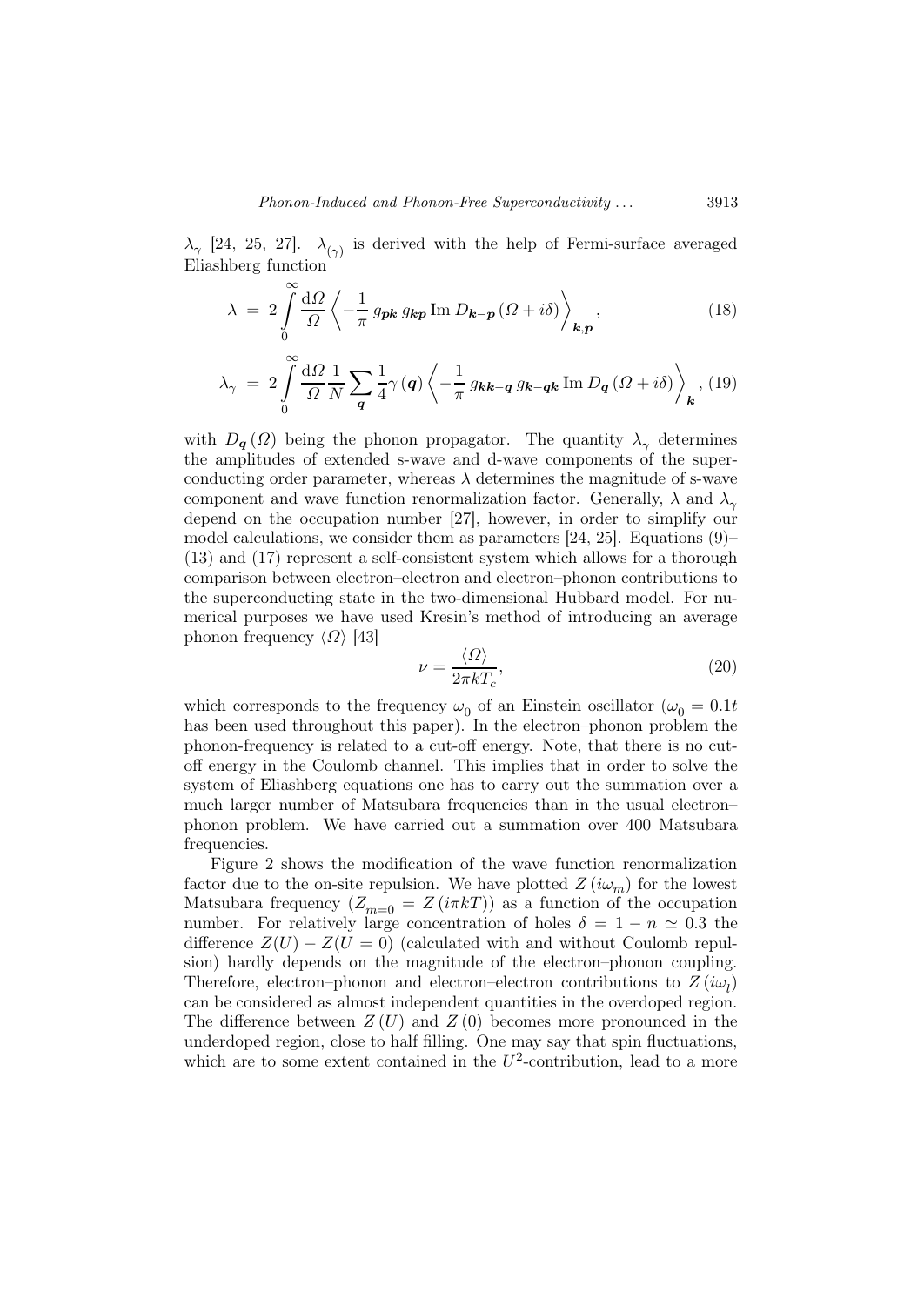

Fig. 2. Modification of the wave function renormalization factor due to Coulomb correlations plotted as a function of the occupation number;  $Z_{m=0} = Z(i\pi kT)$ corresponds to the lowest Matsubara frequency;  $Z_{m=0} (U) (Z_{m=0} (0))$  denotes  $Z(i\pi kT)$  calculated with (without) the Coulomb correlations. The inset shows the occupation number dependence of  $Z(i\pi kT)$  for  $U=0$  and  $U=5t$ .

effective modification of normal state properties close to the metal-insulator transition in the vicinity of the onset of an antiferromagnetic order. The inset illustrates the magnitude of  $Z(i\pi kT)$  calculated with and without the on-site repulsion. For  $U < t$  the wave function renormalization factor hardly depends on the magnitude of the on-site repulsion. This feature is related to the fact that only second- and higher-order contributions can lead to a modification of the band structure. With respect to the significance of the Uterm for normal state properties one can infer from figure 3 that Coulomb correlations are much more important for larger values of the Matsubara frequencies. In the case of weak Coulomb correlations  $Z(i\omega_n)$  differs significantly from unity only in the narrow region of  $\omega_n$  around 0. Note that  $Z(i\omega_n) = 1$  corresponds to the unperturbed propagator. However, already moderate values of the on-site repulsion U cause pronounced modification of the wave function renormalization factor for large values of  $\omega_n$ . This feature originates from different structure of kernels corresponding to the electron– electron  $(K_U^{I(A)})$  $\binom{U(A)}{U}$  and electron-phonon  $(K_{PH})$  interaction. On one hand, the Debye energy  $\omega_0$  which enters  $K_{PH}$  can be considered as an effective cut-off in summation over the Matsubara frequencies. On the other hand,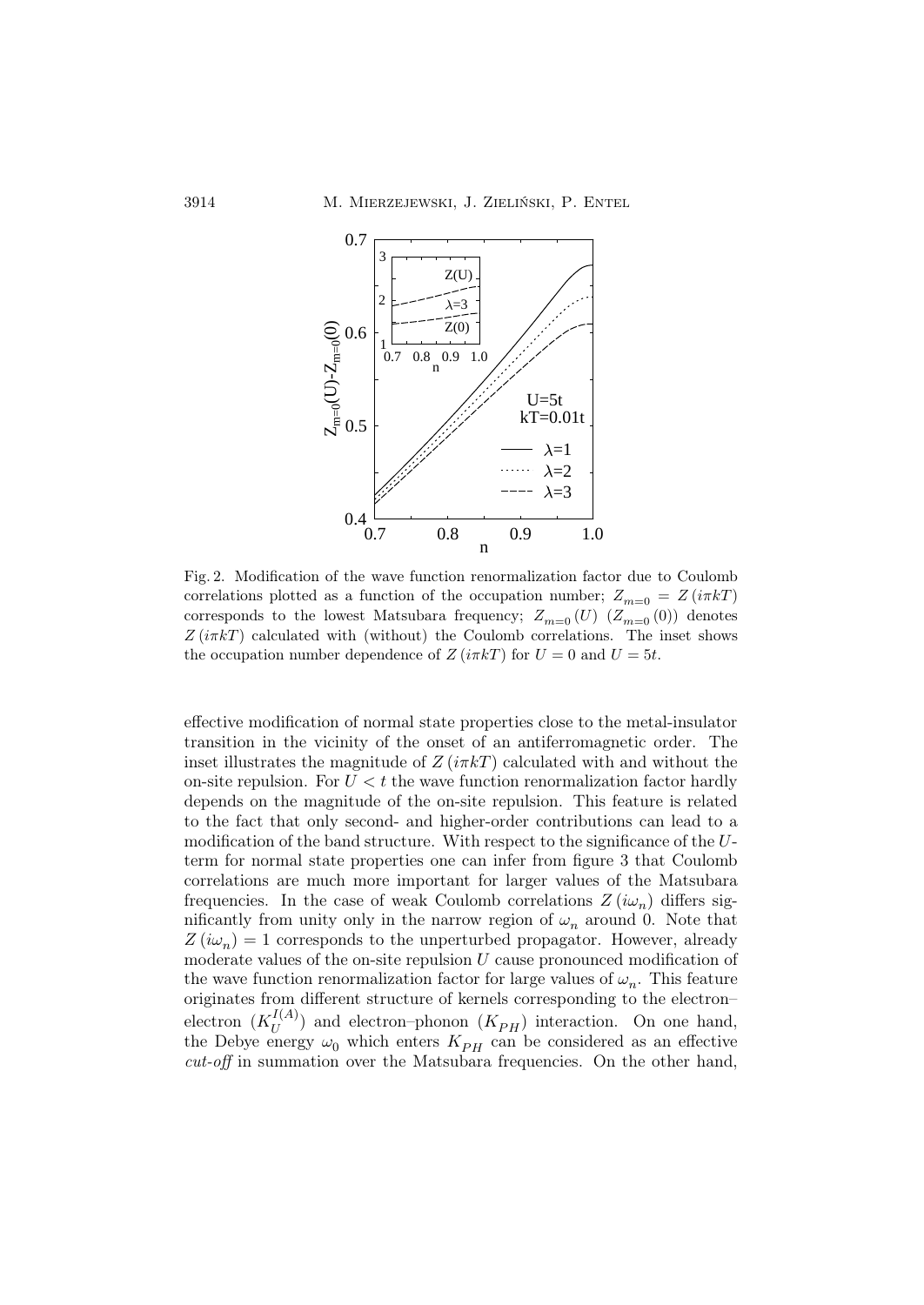

Fig. 3. The wave function renormalization factor  $Z(i\omega_n)$  as a function of Matsubara frequencies. Note the pronounced modification of  $Z(i\omega_n)$  due to the Coulomb correlations for large values of  $\omega_n$ .

the band-width is the only quantity which can play the role of the  $cut-off$ when considering  $K_U^{I(A)}$  $U_{\text{U}}^{(A)}$ . Therefore, in order to proceed with the quantitative analysis of the electron–electron channel a few hundred of Matsubara frequencies have to be taken into account.

For  $T \to T_c$  the s- and extended s-wave components separate from the d-wave component of the superconducting order parameter. Figure 4 shows the superconducting transition temperatures for both cases as a function of the on-site repulsion. One can see that even weak Coulomb correlations strongly reduce the role of the s− and extended s-wave contributions. Keeping in mind that the wave function renormalization factor remains almost unchanged for small values of  $U$  one can attribute this behavior to the Hartree–Fock term which enters Eq. (10). This term is absent in Eq. (12) which causes that d-wave superconductivity can survive despite the presence of relatively strong on-site repulsion.

Figures 5 and 6 show interesting features connected with the presence of the Coulomb channel. We plot the relative change of the superconducting transition temperature due the on-site repulsion as a function of the occupation number. Here,  $T_c(U)$   $(T_c(0))$  denotes the critical temperature calculated with (without) Coulomb correlations. Figures 5 and 6 explicitly show the possibility of a cooperation between the electron–phonon and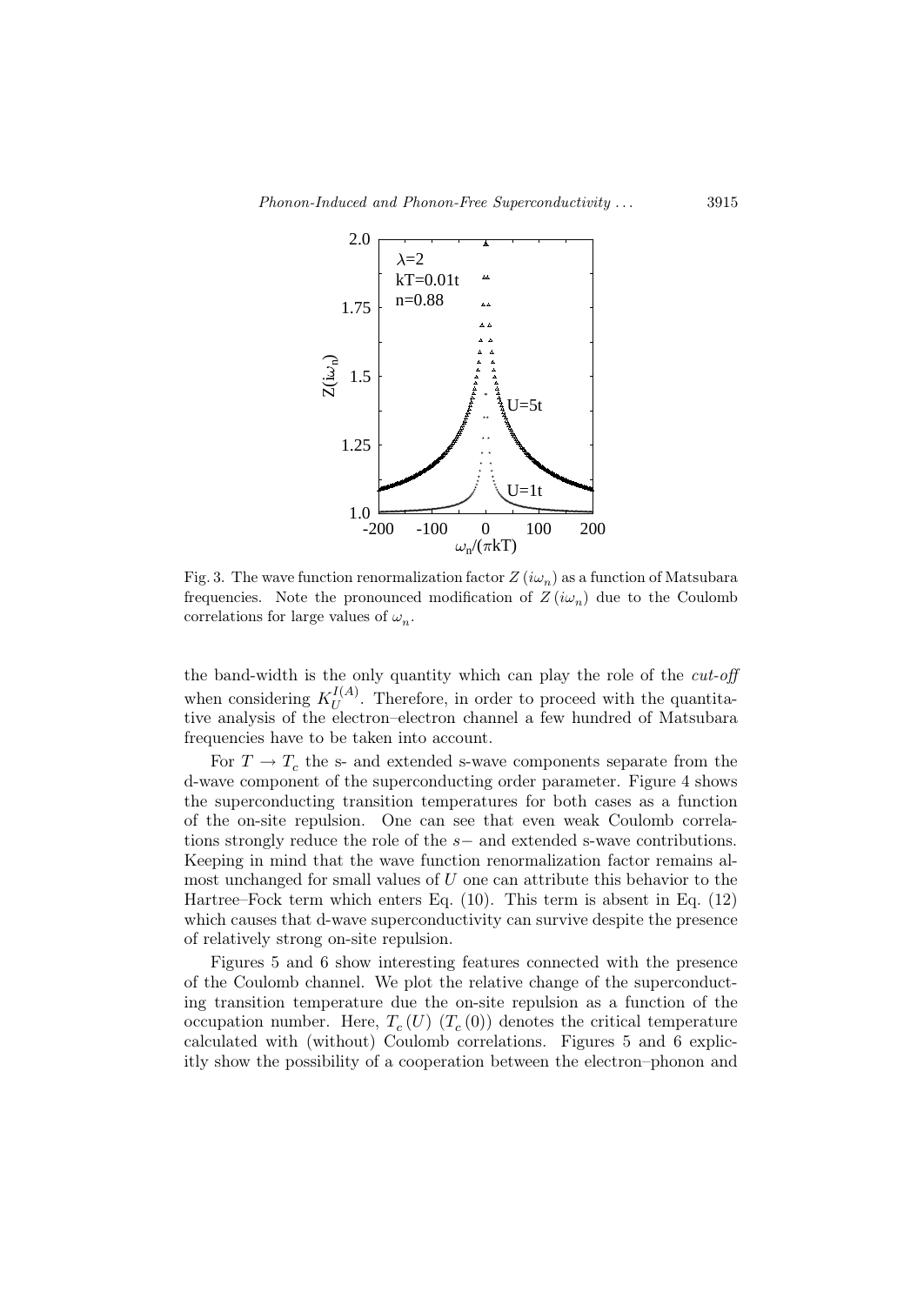

Fig. 4. The superconducting transition temperature corresponding to d-, s- and extended s-wave symmetry. At  $T \to T_c$  a d-wave contribution separates from the s- and extended s-wave component of the superconducting order parameter.

electron–electron interaction in the formation of the superconducting phase. The on-site repulsion enters the Eliashberg equations in a highly non-trivial way. On one hand, the increase of the wave function renormalization factor with U leads to a reduction of the superconducting transition temperature. This mechanism plays the most important role for small values of  $\lambda$ . On the other hand, the electron–electron contribution to d-wave paring, as represented by the kernel  $K_U^A$ , leads to a significant increase of  $T_c$ , in particular when  $\lambda_{\gamma} K_{PH}$  is sufficiently small. The relative role of these two mechanisms depends also on the concentration of holes, as can be inferred from the inset in figure 5. Therefore, the significance of the  $U^2$ -term for d-wave superconductivity is directly related to the occupation number and the ratio  $\lambda_{\gamma}/\lambda$ . It is remarkable, that stabilization of the d-wave superconductivity due to the on-site repulsion is mostly effective close to the experimental value of optimal doping ( $\delta \simeq 0.15$ ).

There are experimental indications that for the copper oxides the isotope shift exponent  $\alpha$  is inversely correlated with  $T_c$  and can take on values much smaller than the BCS value of 0.5 [30–32]. There are proposals to explain this feature within a purely phononic mechanism of superconductivity [21, 29]. In particular, the inclusion of vertex corrections can lead to a pronounced reduction of  $\alpha$  at optimal doping [29]. Here, we demonstrate that such a reduction can also originate from the presence of Coulomb correlations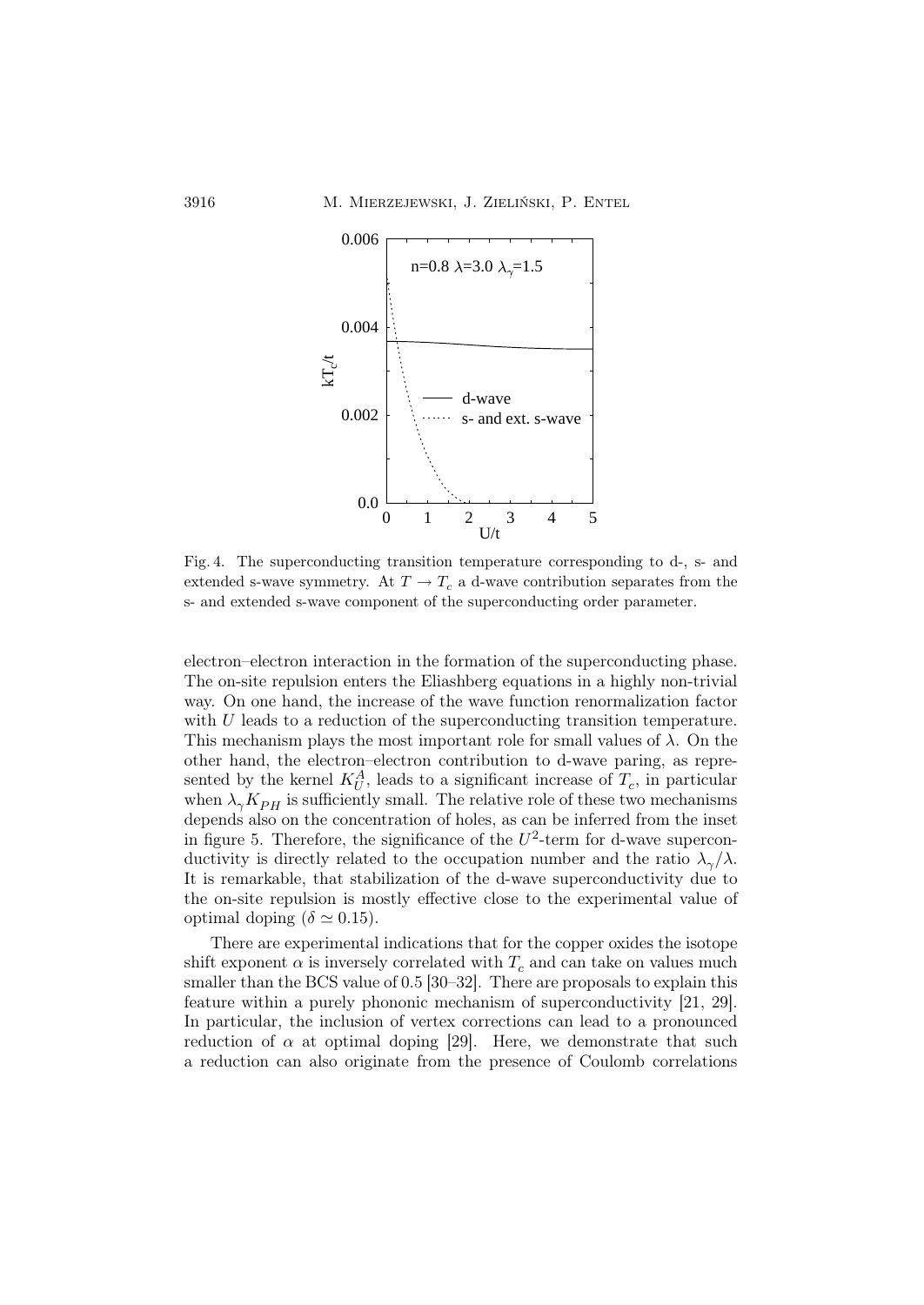

Fig. 5. The relative change of  $T_c$  (d-wave) due to the on-site repulsion plotted as a function of the occupation number.  $T(U)$   $(T(O))$  denotes the critical temperature calculated with (without) the Coulomb correlations. The inset shows the ratio  $K_U^I(i\omega_l + i\omega_n) / K_U^A(i\omega_l + i\omega_n)$  calculated for  $i\omega_l + i\omega_n = 0$  and  $\lambda = 0$ .



Fig. 6. The same as in Fig. 4 but for different values of the electron–phonon coupling functions.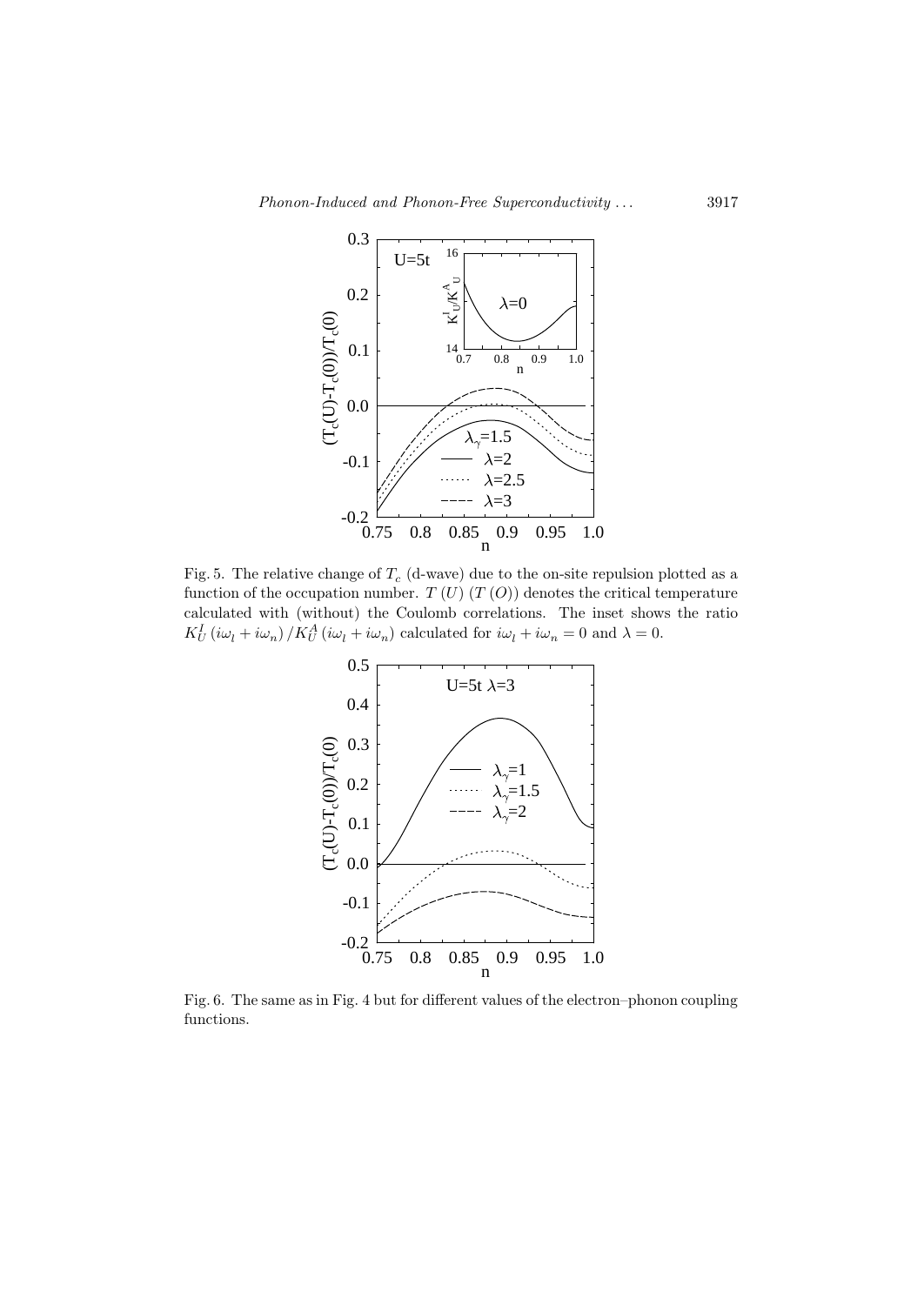which contribute to superconducting pairing. In order to evaluate  $\alpha$  we assume that  $\lambda_{(\gamma)} K_{PH}$  depends on M only through  $\omega_0 \sim M^{-1/2}$ , then

$$
\alpha = \frac{\omega_0}{2 T_c} \frac{\mathrm{d}T_c}{\mathrm{d}\omega_0} \,. \tag{21}
$$

Numerical values of  $\alpha$  are shown in figure 7. In the underdoped region U hardly affects  $\alpha$  which can achieve values slightly higher than 0.5. For  $n > 0.8$  the local repulsion leads to a fairly pronounced decrease of the isotope shift exponent. Close to the optimal doping this can be understood as a result of non-phononic contribution to the superconducting correlations (figures 6 and 7). However, the isotope shift exponent is inversely correlated with U also in the underdoped system despite the reduction of  $T_c$  due to Coulomb correlations (compare with results corresponding to  $\lambda_{\gamma} = 1.5$  in figure 6). One should bear in mind that our perturbative formulation neither contains any direct pair-breaking mechanism for d-wave superconductivity nor accounts for the metal-insulator transition when approaching half filling. Therefore, one obtains a maximum  $T_c$  for  $n \to 1$ , simply due to the van Hove singularity. This drawback can be removed when accounting for the opening of an insulating gap for  $n \to 1$ . This simple approach to the problem will be discussed in the next section.



Fig. 7. The isotope shift exponent  $\alpha$  as a function of the on-site repulsion for different concentrations of holes.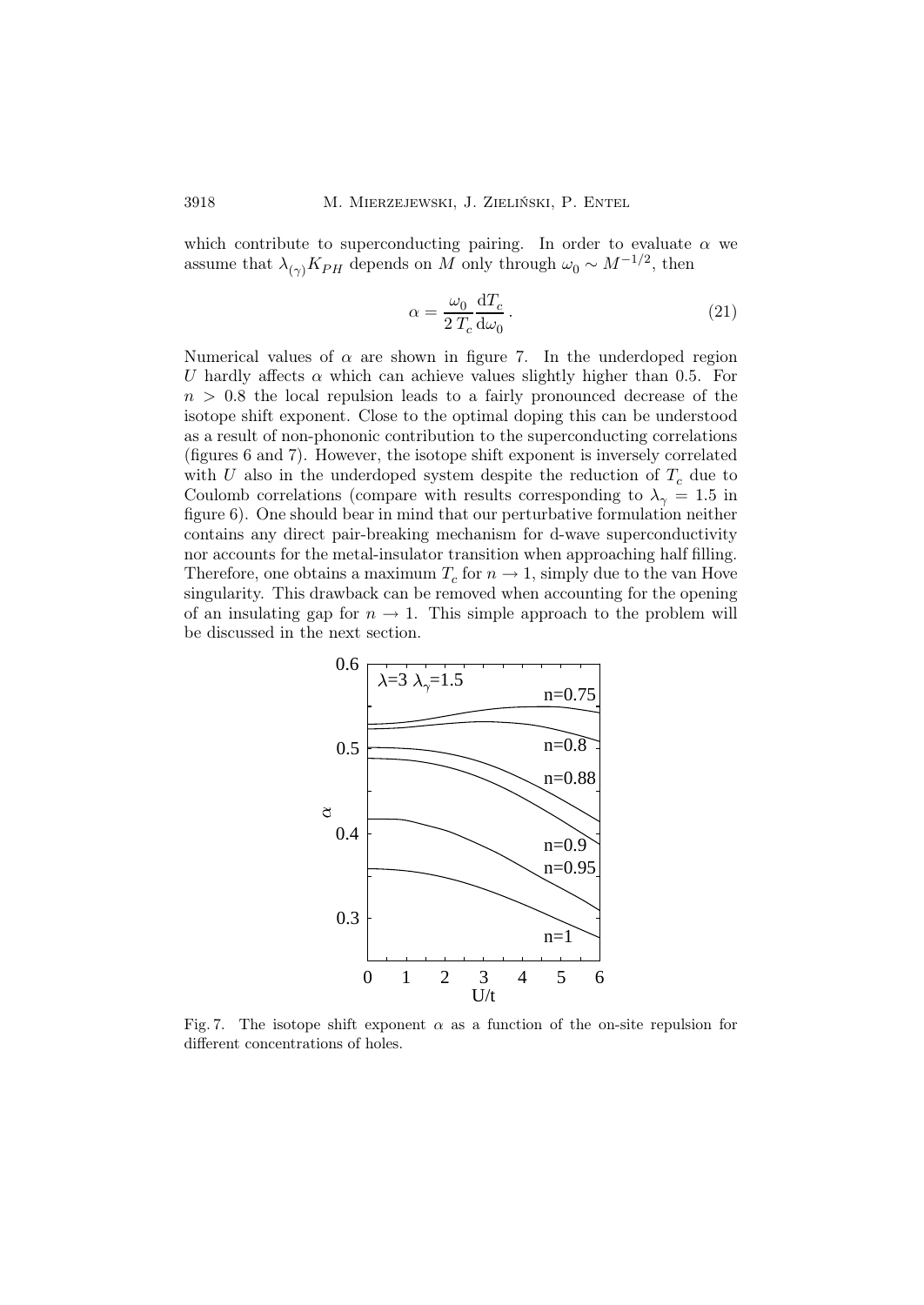## 3. Phonon-induced superconductivity in the two-dimensional Hubbard model close to the metal-insulator transition

The simplest approach which can mimic the metal-insulator transition is the Hubbard I approximation [41, 44]. This approximation neither reproduces the Hartree–Fock solution for small values of the Coulomb repulsion  $U$  nor fulfils the Luttinger theorem. These deficiencies are important when discussing phonon-free superconductivity within the bare Hubbard model. In the case of phonon-induced superconductivity this approach can be useful to discuss pairing in the vicinity of the metal-insulator transition, even if the Hubbard I approximation overestimates the magnitude of the insulating gap which occurs for any finite value of U.

In order to account for local Coulomb repulsion in the Hubbard I approximation one has to renormalize the electron propagator in the Dyson equation [41, 44, 45]. This corresponds to the substitution

$$
G_{0\mathbf{k}}^{-1}(i\omega_l) = \begin{pmatrix} G_{at}^{-1}(i\omega_l) - \varepsilon_{\mathbf{k}} & 0\\ 0 & -G_{at}^{-1}(-i\omega_l) + \varepsilon_{\mathbf{k}} \end{pmatrix},
$$
(22)

with

$$
G_{at}^{-1} \left(i\omega_l\right) = \frac{\left(i\omega_l + \mu\right)\left(i\omega_l + \mu - U\right)}{\left(i\omega_l + \mu\right) - U\left(1 - n/2\right)}.\tag{23}
$$

At  $T = T_c$  s- and d- wave symmetries separate and the Eliashberg equations take on the form [45]

$$
Z(i\omega_l) = 1 + \frac{1}{\beta \omega_l} \sum_{\omega_n} \frac{\lambda \nu^2}{(l-n)^2 + \nu^2} d_Z(i\omega_n), \qquad (24)
$$

$$
\phi_0(i\omega_l) = \frac{1}{\beta} \sum_{\omega_n} \frac{\lambda \nu^2}{(l-n)^2 + \nu^2} \left[ d_0(i\omega_n) \phi_0(i\omega_n) + d_\gamma(i\omega_n) \phi_\gamma(i\omega_n) \right], (25)
$$

$$
\phi_{\gamma}(i\omega_l) = \frac{1}{\beta} \sum_{\omega_n} \frac{\lambda_{\gamma} \nu^2}{(l-n)^2 + \nu^2} \left[ d_{\gamma}(i\omega_n) \frac{\phi_0(i\omega_n)}{4} + d_{\gamma^2}(i\omega_n) \frac{\phi_{\gamma}(i\omega_n)}{4} \right],
$$
\n(26)

$$
\phi_{\eta}(i\omega_l) = \frac{1}{\beta} \sum_{\omega_n} \frac{\lambda_{\gamma} \nu^2}{(l-n)^2 + \nu^2} d_{\eta^2}(i\omega_n) \phi_{\eta}(i\omega_n), \qquad (27)
$$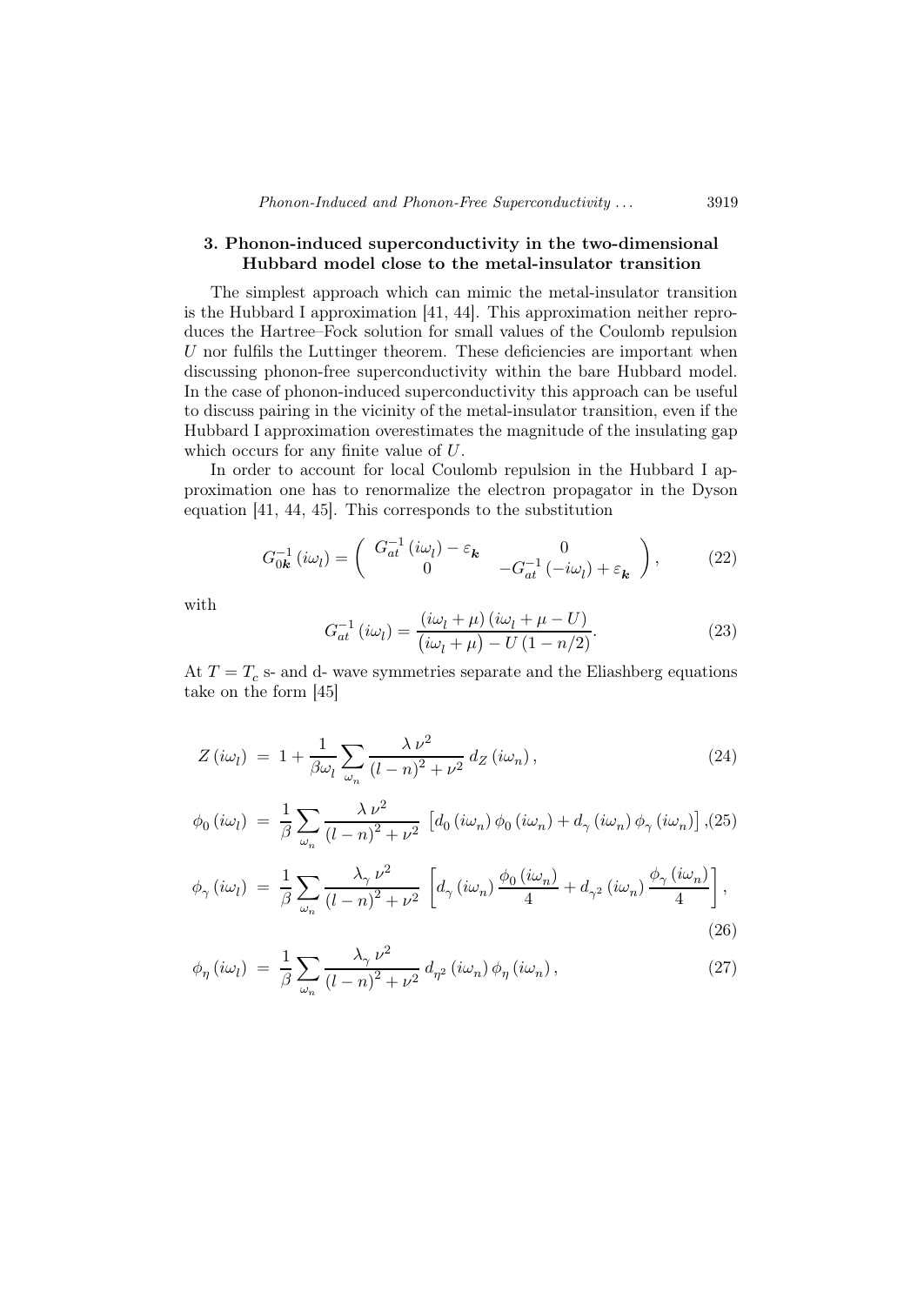where we have used

$$
d_Z(i\omega_n) = \frac{1}{N} \sum_{\mathbf{k}} d_{\mathbf{k}}(i\omega_n) \omega_n \left\{ 2 U \left( 1 - \frac{n}{2} \right) (U - 2\mu) + \omega_n^2 + \mu^2 + \left[ Z(i\omega_n) - 1 \right] \left[ \omega_n^2 + \left( \mu - U \left( 1 - \frac{n}{2} \right) \right)^2 \right] \right\}, \tag{28}
$$

$$
\begin{pmatrix}\nd_{0} (i\omega_{n}) \\
d_{\gamma} (i\omega_{n}) \\
d_{\gamma^{2}} (i\omega_{n}) \\
d_{\eta^{2}} (i\omega_{n})\n\end{pmatrix} = \frac{1}{N} \sum_{\mathbf{k}} d_{\mathbf{k}} (i\omega_{n}) \left[\omega_{n}^{2} + \left(\mu - U\left(1 - \frac{n}{2}\right)\right)^{2}\right] \begin{pmatrix}\n1 \\
\gamma(\mathbf{k}) \\
\gamma^{2}(\mathbf{k}) \\
\eta^{2}(\mathbf{k})\n\end{pmatrix},
$$
\n(29)

and

$$
d_{\mathbf{k}}^{-1}(i\omega_l) = (\omega_l^2 + \mu^2) \left\{ \omega_l^2 + (\mu - U)^2 + 2 \left[ \omega_l^2 \left( Z(i\omega_l) - 1 \right) - (\mu - U) \varepsilon_{\mathbf{k}} \right] \right\}
$$
  
+ 
$$
2 U \left( 1 - \frac{n}{2} \right) \left\{ \omega_l^2 \left[ \left( Z(i\omega_l) - 1 \right] \left( U - 2\mu \right) + \varepsilon_{\mathbf{k}} \left( \mu^2 - \omega_l^2 - U\mu \right) \right\}
$$
  
+ 
$$
\left\{ \omega_l^2 + \left[ \mu - U \left( 1 - \frac{n}{2} \right) \right]^2 \right\} \left\{ \omega_l^2 + \left[ Z(i\omega_l) - 1 \right]^2 + \varepsilon_{\mathbf{k}}^2 \right\}. \tag{30}
$$

Figure 8 shows the dependence of the superconducting transition temperature on the occupation number for different types of symmetry of the order parameter. It is remarkable that the renormalization introduced within the Hubbard I approximation, leads to a variation of  $T_c$  which corresponds to the experimentally observed behavior. One can also note that the superconducting transition temperature for s- and d-wave superconductivity is of comparable magnitude in the physically interesting region of concentration of holes. Due to the fact that the extended s-wave contribution becomes small because of the nesting of the Fermi surface for  $n \to 1$ , it is the isotropic s-wave component that adds to the d-wave component. Both types of pairing rapidly vanish when approaching the metal-insulator transition at half filling. Therefore, this simple approach may partially account for the d+s-wave scenario of high-temperature superconductivity [46,47]. However, one must be aware that the Hubbard I approximation does not reproduce the depairing role of the Hartree–Fock term in the purely electronic s-wave (isotropic) channel. May be, its role is of minor importance when considering superconductivity originating from strong electron–phonon interaction close to the metal-insulator transition.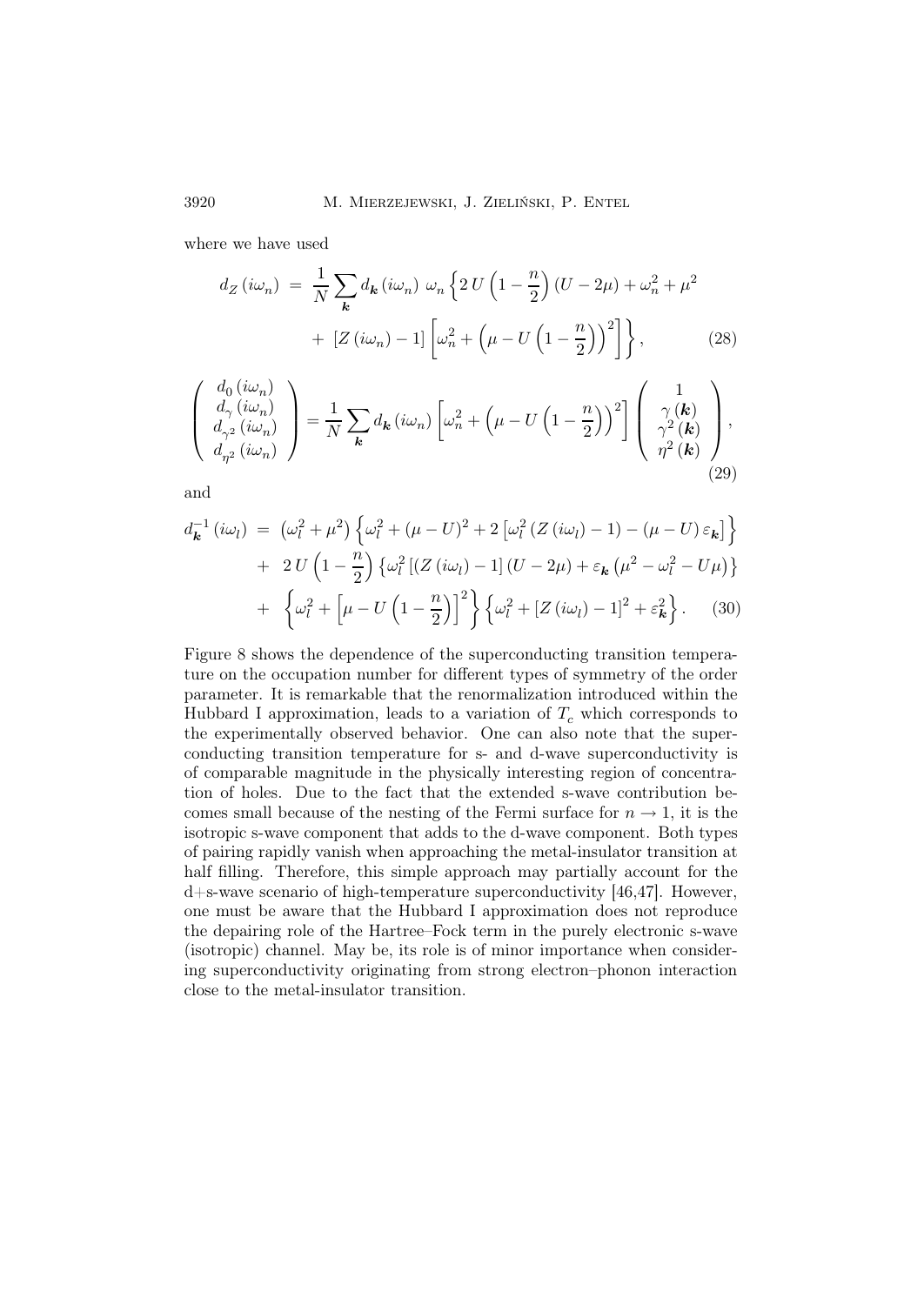

Fig. 8. The superconducting transition temperature as a function of the occupation number. Here, s refers to  $T_c$  for s-wave + extended s-wave symmetry, whereas d corresponds to d-wave symmetry. The dashed curves represent the uncorrelated case  $(U = 0)$  and solid curves have been obtained within the Hubbard I approximation  $(U = 2t)$ .  $\lambda$  is the electron-phonon coupling function which determines the magnitude of the renormalization factor  $Z$  and accounts for s-wave (isotropic) superconductivity, whereas  $\lambda_{\gamma}$  is responsible for anisotropic superconductivity.

## 4. Concluding remarks

The two-dimensional Hubbard model coupled to phonons has been discussed in the context of isotropic and anisotropic superconductivity. Pairing correlations originating from the electron–phonon interaction and the on-site Coulomb repulsion have been considered on an equal footing within the selfconsistent second-order perturbation theory. This scheme allows to account for both pairing and depairing features of the local Coulomb correlations. Our formulation leads to the generalization of the Eliashberg equations and is valid for moderate values of the on-site repulsion  $U$ . Numerical analysis has shown that the Coulomb repulsion pronouncedly enhances the frequency dependence of the wave function renormalization factor and leads to a serious increase in the magnitude of  $Z(i\omega_n)$ . When considering the symmetry of the superconducting state we have found that s- and extended s-wave components are eliminated already for small values of U. This is due to the presence of the Hartree–Fock contribution to the s-wave kernel in the Eliashberg equations. However, d-wave superconductivity can exist even in the presence of strong local repulsion. Our results demonstrate the possibility of cooperation between electron–phonon and electron–electron interactions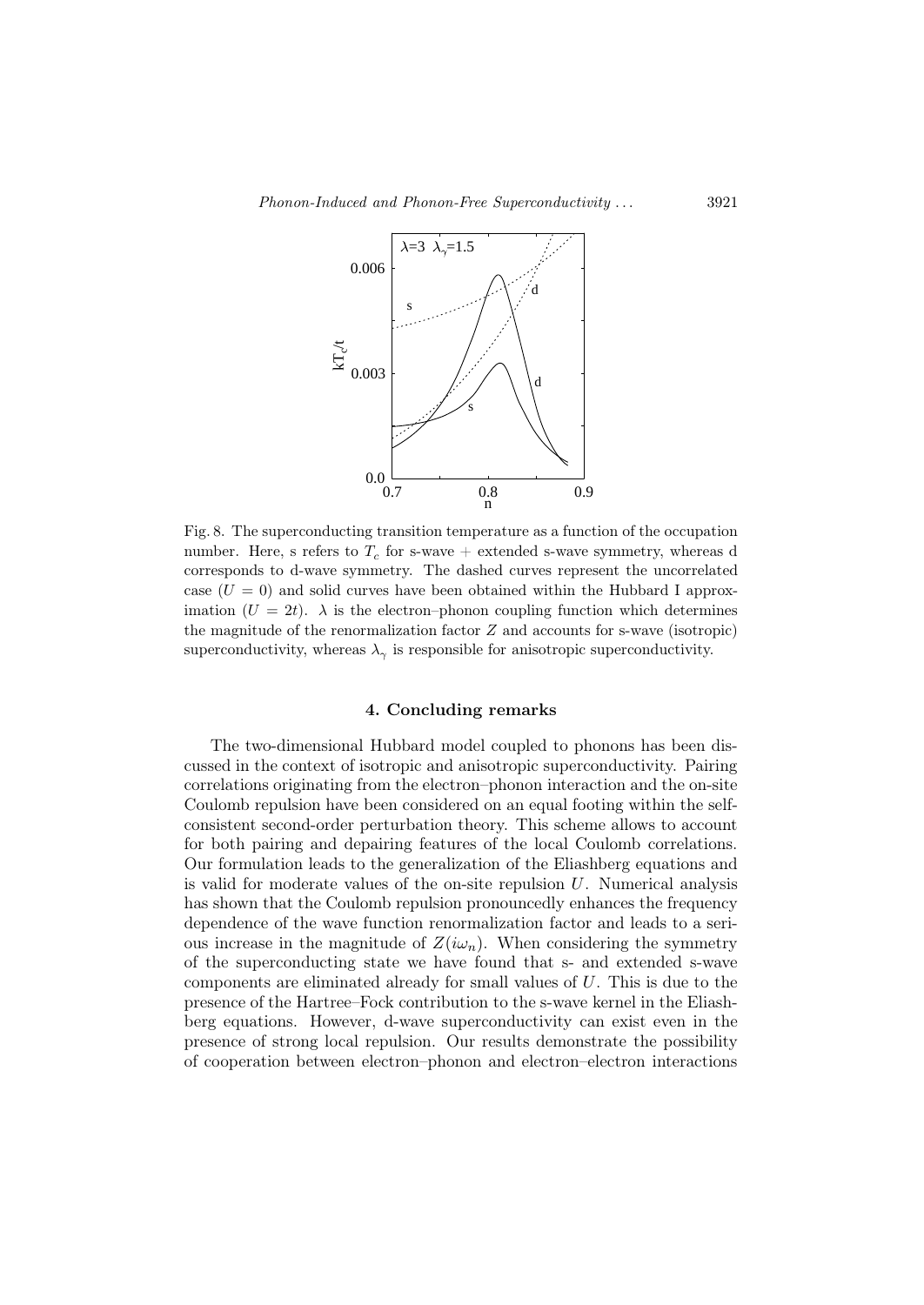## 3922 M. Mierzejewski, J. Zieliński, P. Entel

in the formation of d-wave superconducting state. It is remarkable that this cooperation is mostly effective around the experimental value of the optimal doping  $\delta \simeq 0.15$ . We have observed that the on-site repulsion may lead to a fairly pronounced reduction of the isotope shift exponent  $\alpha$ . Therefore, even small values of  $\alpha$  do not eliminate the electron–phonon interaction as a possible pairing mechanism in high-temperature superconductors. Small values of  $\alpha$  may merely mean that Coulomb correlations contribute to the superconducting pairing in the d-wave channel.

The perturbative formulation is restricted to moderate values of  $U/t$ , in the sense that  $U$  does not exceed the band-width  $8t$ . On should bear in mind that the second-order perturbation theory does not account for all possible pairing correlations originating form the local Coulomb repulsion. Probably, this is the reason for which the Coulomb interaction alone cannot produce high superconducting transition temperature. Within the second-order perturbation theory the wave function renormalization factor remains finite independently on the occupations of holes. This implies the non-vanishing values of  $T_c$  when approaching the Mott-Hubbard transition for  $n \to 1$ , However, the simultaneous discussion of the interplay between superconductivity and antiferromagnetism including the metal-insulator transition is a difficult problem which needs a separate study. We have attempted to mimic the metal-insulator transition within the strong-coupling description making use of the Hubbard I approximation for the Coulomb term. This approach correctly describes the vanishing of superconductivity (predominantly of dwave symmetry) with the opening of the insulating gap. We show that sand d-wave component can mix considerably as seriously considered in the literature [46,47]. The drawback is that within the Hubbard I approximation one neglects pairing as well as depairing correlations originating from the Coulomb channel, the latter being related to the Hartree–Fock term in the perturbative series. This may be of minor importance when considering superconductivity originating from strong electron–phonon interaction in the vicinity of the metal-insulator transition. Therefore, the discussion of the role of Coulomb correlations for the formation and destruction of the superconducting state at low doping is still an open problem. Independently on the type of approximation it is d-wave superconductivity which plays a dominating role in the presence of local electron–electron interaction. may be that the renormalization of electron–phonon vertex originating from Coulomb correlations can complete the picture of superconductivity in strongly correlated systems. This is a challenge for future studies.

J.Z. thanks the organizers of the XXXVIII Cracow School on Theoretical Physics (Zakopane, 1-10 June 1998) for their kind invitation to deliver a lecture which was based on the content of this paper.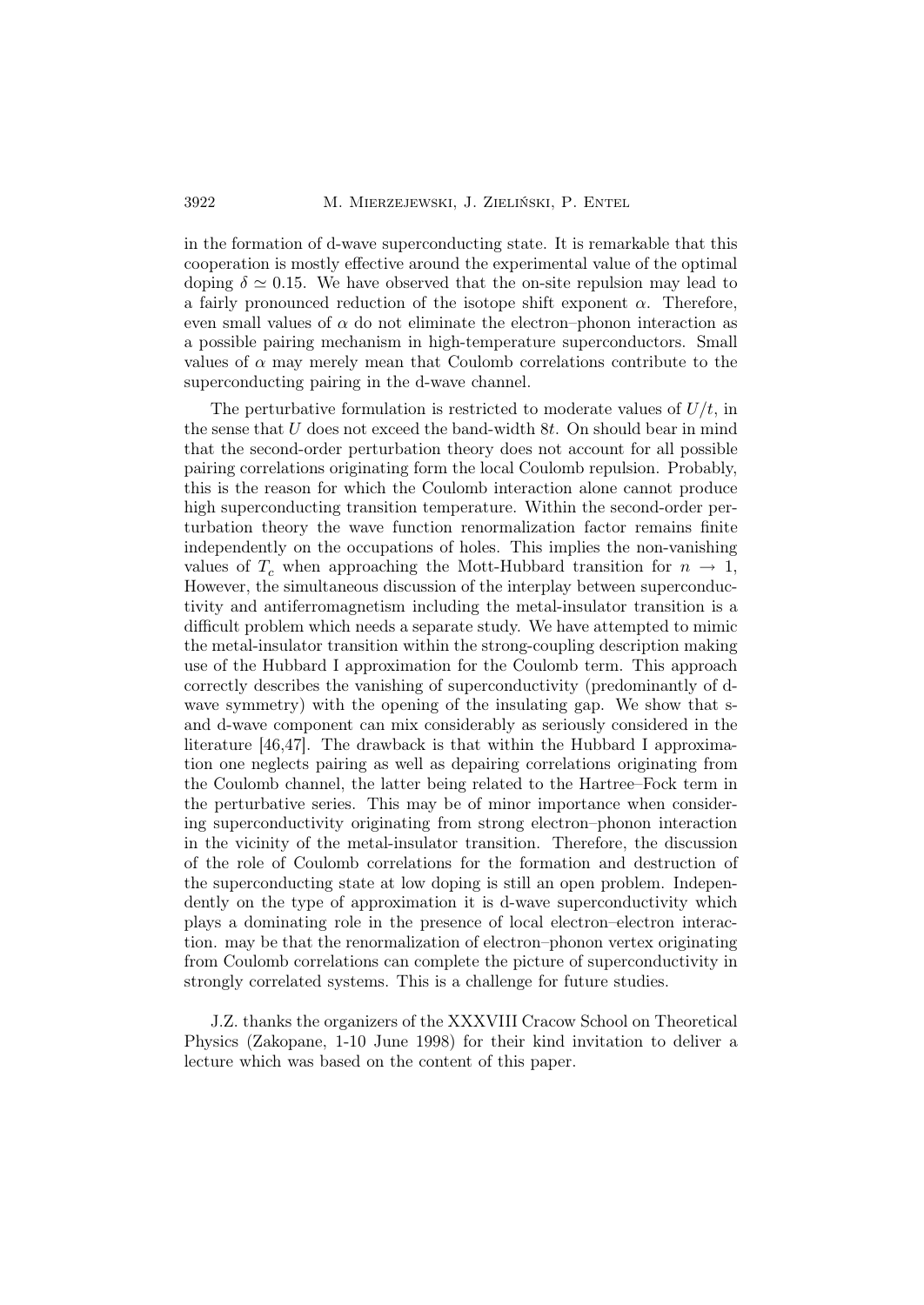#### REFERENCES

- [1] P. Monthoux, A. Balatsky, D. Pines, Phys. Rev. B46, 14803 (1992).
- [2] D. Thelen, D. Pines, Jian Ping Lu, Phys. Rev. B47, 9151 (1993).
- [3] K. Maki, H. Won, *Phys. Rev. Lett.* **72**, 1758 (1994).
- [4] N. Bulut, D.J. Scalapino, S.R. White, *Phys. Rev.* **B47**, 6157 (1993).
- [5] N. Bulut, D.J. Scalapino, S.R. White, *J. Supercond.* **7**, 571 (1994).
- [6] S. Zhang, J. Carlson, J.E. Gubernatis, Phys. Rev. Lett. 78, 4486 (1997).
- [7] P. Monthoux, D. Pines, *Phys. Rev.* **B49**, 4261 (1994).
- [8] D.J. Scalapino, Phys. Rep. 250, 329 (1995).
- [9] S.M. Quinlan, D.J. Scalapino, Phys. Rev. B51, 497 (1995).
- [10] D.A. Wollman, D.J. Van Harlingen, J. Giapintzakis, D.M. Ginsberg, Phys. Rev. Lett. 74, 797 (1995).
- [11] Y. Koike, T. Takabayashi, T. Noji, T. Nishizaki, N. Kobayashi, Phys. Rev. B54, 776 (1996).
- [12] M. Houssa, M. Ausloos, M. Pekala, Phys. Rev. B54, 12713 (1996).
- [13] L. Ozyuzer, Z. Yusof, J.F. Zasadzinksi, R. Mogilevsky, D.G. Hinks, K.E. Gray, Phys. Rev. B57, 3245 (1998).
- [14] M. Mierzejewski, J. Zieliński, Phys. Rev. B56, 11925 (1997).
- [15] G. Su, M. Suzuki, Phys. Rev. B58, 117 (1998).
- [16] C. Thomsen, R. Liu, A. Wittlin, L. Genzel, M. Cardona, W. König, Solid State Commun. 65, 219 (1988); T. Ruf, C. Thomsen, R. Liu, M. Cardona, Phys. Rev. B38, 11985 (1988); L. Genzel, A. Wittlin, M. Bauer, M. Cardona, E. Schönherr, A. Simon, Phys. Rev. B40, 2170 (1989); H. Kuzmany, B. Sumetsberger, M. Matus, G. Zachman, Europhys. Lett. 12, 703 (1990).
- [17] N. Watanabe, N. Koshizuka, Phys. Rev. B 57, 632 (1998); V.G. Hadijev, M. Cardona, Z.L. Du, Y.Y. Xue, C.W. Chu, Phys. Status Solidi 205, R1 (1988).
- [18] Theoretical discussion of the modification of phononic properties due to occurence of the superconducting state can be found in: F. Marsiglio, Phys. Rev. B47, 5419 (1993); M. Mierzejewski, J. Zieliński, P. Entel, Phys. Status Solidi B198, 811 (1996). See also Ref. [19].
- [19] R.E. Cohen, W.E. Pickett, L.L. Boyer, H. Krakauer, Phys. Rev. Lett. 60, 817 (1988); H. Krakauer, W.E. Pickett, R.E. Cohen, Phys. Rev. B47, 1002 (1993).
- [20] R. Zeyher, G. Zwicknagl, Z. Phys. B78, 175 (1990).
- [21] J. Zieliński, M. Matlak, P. Entel, Phys. Lett. A165, 285 (1992).
- [22] J.H. Kim, Z. Tesanović, Phys. Rev. Lett. 71, 4218 (1993).
- [23] M. Mierzejewski, J. Zieliński, Phys. Rev. B52, 3079 (1995).
- [24] M. Mierzejewski, J. Zieliński, P. Entel, Phys. Rev. B53, 431 (1996).
- [25] M. Mierzejewski, J. Zieliński, P. Entel, J. Supercond. 9, 81 (1996).
- [26] R. Zeyher, M. R. Kulić, Phys. Rev. B53, 2850 (1996).